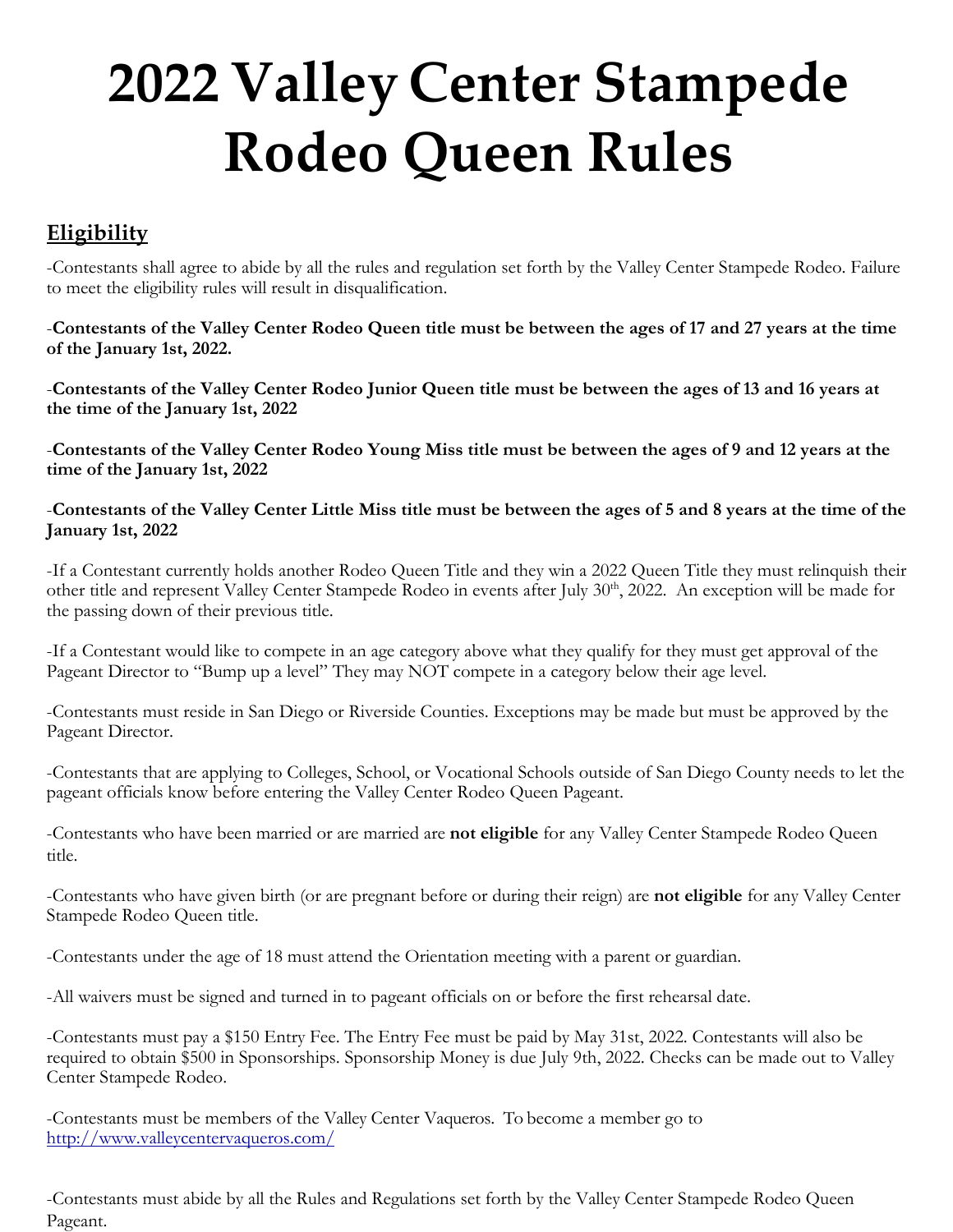## **Rules**

-Contestants must conduct themselves in a lady like manner and portray a high standard of **moral** and **ethical** behavior befitting the title and setting a good example for our youth, to the public and future competitors.

-Contestants will not be permitted to drink alcoholic beverages, smoke or use foul language at anytime while representing the Valley Center Stampede Rodeo

-Contestants must provide their own wardrobe for all aspects of the pageant, and must follow the wardrobe guidelines.

-Contestants, Parents, Guardians or Assistants are not allowed to approach Judges with the intent to influence or harass. Action of this type will be reported to the Valley Center Pageant Committee and disqualification could result.

-All contestants are required to draft a speech that is 2 to 4 minutes in length. The use of note cards and props is not permitted. The topic of the speech will be picked by the committee and will be shared with all contestants.

-All contestants will be asked impromptu questions during the horsemanship, interview, and during the pageant.

-Contestants must provide a horse to be ridden during the horsemanship portion of the competition. All mounts must be under control by the contestant. Trainers will be allowed to attend the horsemanship rehearsals. Trainers are not allowed to discuss a contestants ride at the rehearsal. They must use their own time to critique the ride. Contestants may not share horses.

-Contestants must portray sportsmanship, high morals, and good ethical character at all times.

-Contestants must be willing to act as a role model to the youth of Valley Center and surrounding communities.

-If there is a tie in scoring in any age category, the tie will broken by the horsemanship scores. The contestant with the higher score in horsemanship will receive the higher ranking.

-Judging will examine the areas of horsemanship, appearance, and personality.

-In the event that the wrong contestant is awarded prizes she must return the prizes and said prize will be given to the correct contestant.

#### -**All Judge's decisions are final.**

-Once crowned the Queens agree to make a reasonable number of appearances throughout the year, including community events, as well as numerous rodeos and parades. Queens are encouraged to participate in community service and promote rodeo.

-The 2022 Queen Court is **REQUIRED** to represent the Valley Center Stampede Rodeo at the Valley Center Stampede Rodeo that is held Memorial Day Weekend. They must also attend the Valley Center Parade and participate in school visits and promotional events prior to the Valley Center Stampede Rodeo. They will also be asked to attend other events throughout the year.

-2022 V.C Stampede Rodeo Queens must be willing to travel around Southern California to rodeos and related events to act as an ambassador on behalf of the Valley Center Stampede Rodeo. They must provide their own transportation to events.

-2022 V.C. Rodeo Queens must arrive at events at the time set by the Queen Director.

-2022 V.C. Rodeo Queens may not in pose in compromising positions.